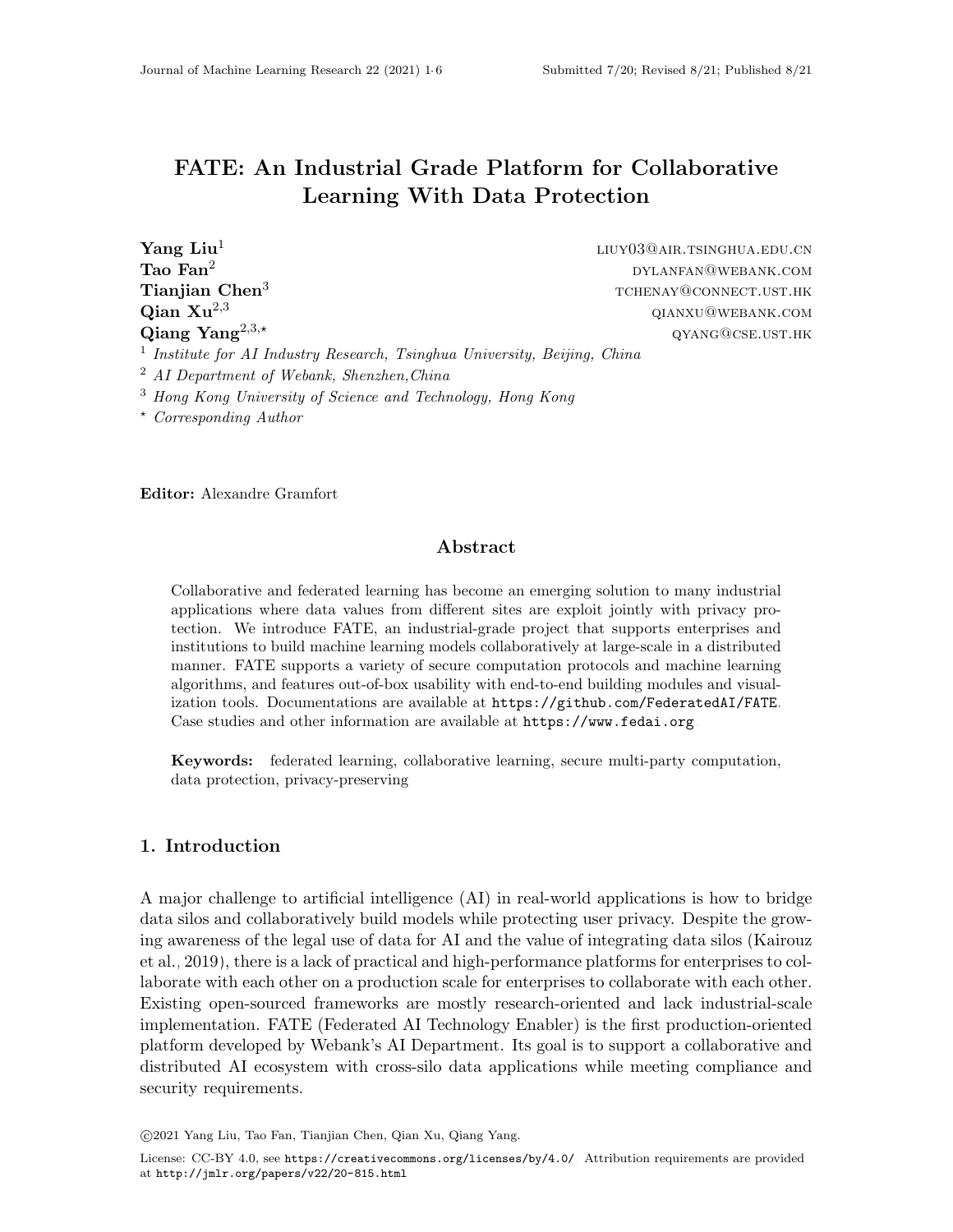#### 2. Related Work

In contrast to traditional distributed learning, federated learning [\(McMahan et al., 2016;](#page-5-1) [Yang et al., 2019\)](#page-5-2) is proposed to tackle data locality and privacy in various cross-device and cross-silo scenarios, [\(Kairouz et al., 2019;](#page-4-0) [Li et al., 2019\)](#page-4-1) by allowing model updates or intermediate training results instead of raw data to be communicated among participants. Data protection protocols including Homomorphic Encrytion (HE), MultiParty Computation (MPC) and Differential Privacy (DP) [\(Dwork, 2006\)](#page-4-2) are typically adopted for protecting data in transit. Depending on how data is partitioned, [\(Yang et al., 2019\)](#page-5-2) categories federated learning into horizontal federated learning (HFL, or sample-partitioned FL) , vertical federated learning (VFL, or feature-partitioned FL) and federated transfer learning (FTL). Multiple open-sourced projects have emerged since then, including Ten-sorFlow Federated <sup>[1](#page-1-0)</sup>, LEAF [\(Caldas et al., 2018\)](#page-4-3), PySyft<sup>[2](#page-1-1)</sup>, Baidu's PaddleFL<sup>[3](#page-1-2)</sup> and Clara Training Framework<sup>[4](#page-1-3)</sup>.

By "industrial-scale", we mean that FATE provides all the necessary components for production by design, including a truly distributed platform (Figure [1\)](#page-2-0) supporting both standalone and cluster deployment with more than 30 concurrent enterprise participants and billions of concurrent samples. In comparison, PySyft and TensorFlow Federated started as research-oriented projects supporting only standalone simulations of multi-party collaborations. In June 2021, PySyft released version 0.5.0 including an integration with PyGrid to support federated mode <sup>[5](#page-1-4)</sup>. In addition, FATE offers privacy-preserving XGBoost (called Secureboost [\(Cheng et al., 2021\)](#page-4-4)), FTL [\(Liu et al., 2018\)](#page-4-5) and a variety of feature engineering tools such as feature binning, feature Information Value (IV) computations which are essential to real-world applications.

#### 3. Overview of FATE

FATE was developed at the AI department of Webank and was open-sourced in January 2019. As of its 1.6 release, FATE has 48 open-source community contributors and more than 3100 github stars. FATE community (FATE github, mailing list and Wechat Subscriptions) now has over 300 corporations and over 100 universities and institutions. In June 2019, FATE joined the family of Linux Foundation under the Apache 2.0 license. Over the years, FATE has been adopted in real-world applications in finance, health and recommender systems, summarized in Table [1.](#page-2-0) For example, in [Ju et al.](#page-4-6) [\(2020\)](#page-4-6) Webank and Tencent collaboratively developed a privacy-preserving Stroke Prediction model based on FATE and deployed it on Tencent's cloud server to allow multiple hospitals to select effective features and train models collaboratively.

<span id="page-1-0"></span><sup>1.</sup> <https://www.tensorflow.org/federated>

<span id="page-1-1"></span><sup>2.</sup> <https://github.com/OpenMined/PySyft>

<span id="page-1-2"></span><sup>3.</sup> <https://github.com/PaddlePaddle/PaddleFL>

<span id="page-1-3"></span><sup>4.</sup> [https://docs.nvidia.com/clara/tlt-mi/clara-train-sdk-v2.0/nvmidl/additional\\_features/](https://docs.nvidia.com/clara/tlt-mi/clara-train-sdk-v2.0/nvmidl/additional_features/federated_learning.html) [federated\\_learning.html](https://docs.nvidia.com/clara/tlt-mi/clara-train-sdk-v2.0/nvmidl/additional_features/federated_learning.html)

<span id="page-1-4"></span><sup>5.</sup> <https://github.com/OpenMined/PySyft/releases/tag/0.5.0>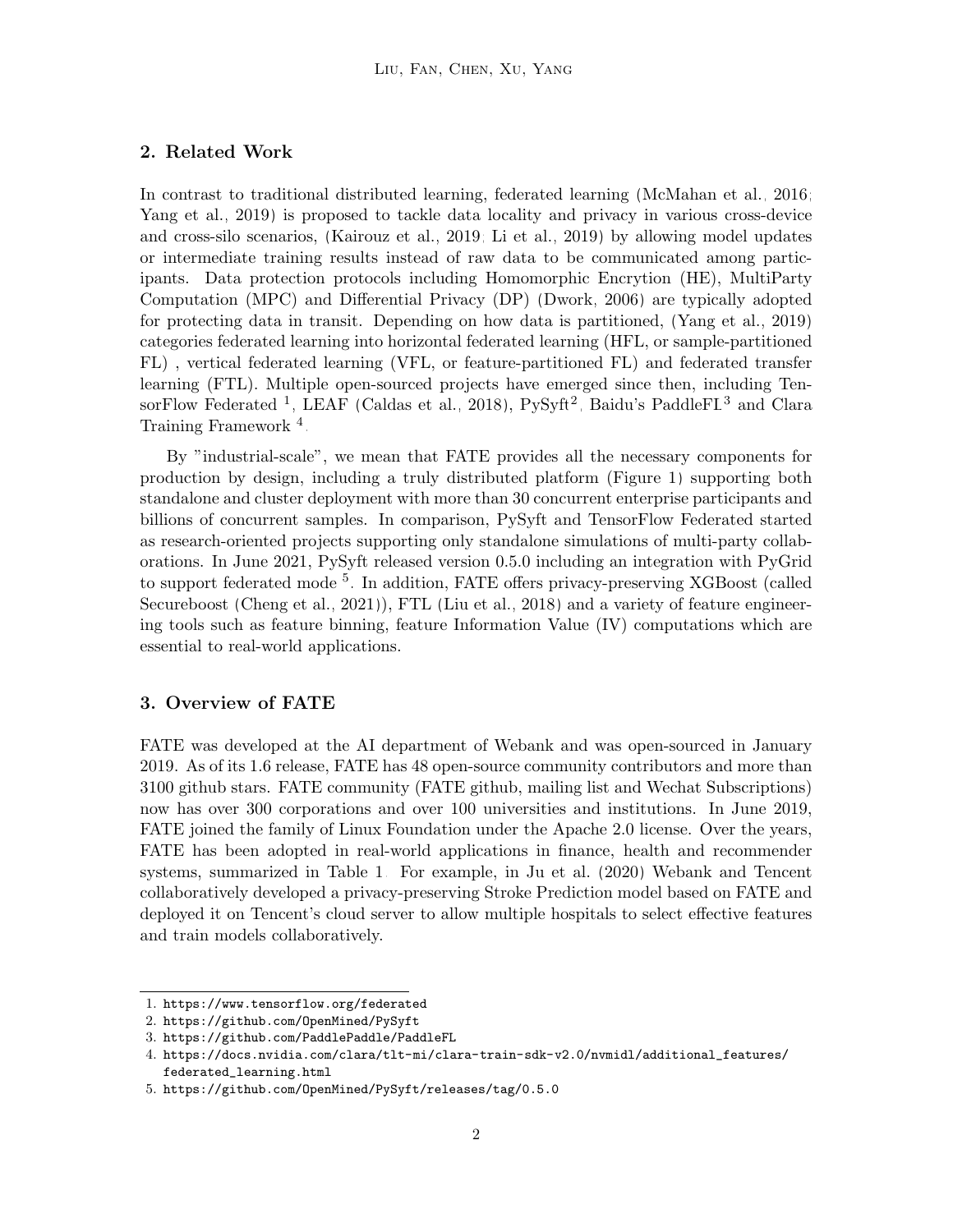<span id="page-2-0"></span>

| Finance     | Federated Data Network              |
|-------------|-------------------------------------|
|             | $(\text{https://fdn.webank.com/}),$ |
|             | (Zheng et al., $2020$ )             |
| Medical     | (Xiong et al., 2020; Ju             |
|             | et al., 2020)                       |
| Recommender | (Tan et al., 2020)                  |
| systems     |                                     |
| Speech      | (Jiang et al., $2021$ )             |
| Recongition |                                     |
|             |                                     |

Table 1: Summary of industrial ap-



plications **Figure 1: Basic Components of FATE** 

#### 3.1 Core Features

The basic distributed architecture  $<sup>6</sup>$  $<sup>6</sup>$  $<sup>6</sup>$  is shown in Figure [1](#page-2-0). At its core, FATE is built on</sup> a library of federated and privacy-preserving machine learning algorithms, called FederatedML. Private Set Intersection (PSI) are provided to find the common users among parties. FATE enhances the computation efficiency with a distributed computation framework called EggRoll. FATE not only support linear and logistic regression (LR) and deep learning neural networks, but also tree-based algorithms such as XGBoost and transfer learning. FATE interfaces with users through three major components, FATE-FLow, a scheduling system that coordinates the execution of algorithmic components, FATE-Board, a visualization tool for building and monitoring the pipelines; and **FATE-Serving**, a high-performance inference platform customized with production need.  $\mathbf{KubeFATE}$  <sup>[7](#page-2-2)</sup> is developed by VMware to build FATE on top of Kubernetes in data centers, providing an enterprise-managed solution over distributed infrastructure and across organizations. Both Mac and Linux are supported for either manual or docker deployments. FATE also supports cross-cloud deployment and management through FATE-cloud.

## 3.2 Security And Utility

FATE adopts a security definition in which all parties are *honest-but-curious*. For HFL, FATE assumes a semi-honest server and ensures that the server only learn the aggregated parameters but not any individual's data. For VFL, parties exchange encrypted intermediate results and performed encrypted computations [\(Yang et al., 2019\)](#page-5-2) so each party only learns the final output, i.e. their local model parameters and their local gradients. [\(Yang](#page-5-2) [et al., 2019;](#page-5-2) [Liu et al., 2018;](#page-4-5) [Cheng et al., 2021\)](#page-4-4) provide detailed security analysis for VFL, FTL and Secureboost algorithms, respectively. In such VFL implementation where data are feature-partitioned, since training is performed identically as the centralized solution except for the encrypted calculation and communication, FATE guarantees **lossless** performance, meaning the algorithms in FATE provides comparable accuracy as a centralized solution.

<span id="page-2-1"></span><sup>6.</sup> Full details are available at <https://github.com/FederatedAI/FATE/tree/master/cluster-deploy>

<span id="page-2-2"></span><sup>7.</sup> https://github.com/FederatedAI/KubeFATE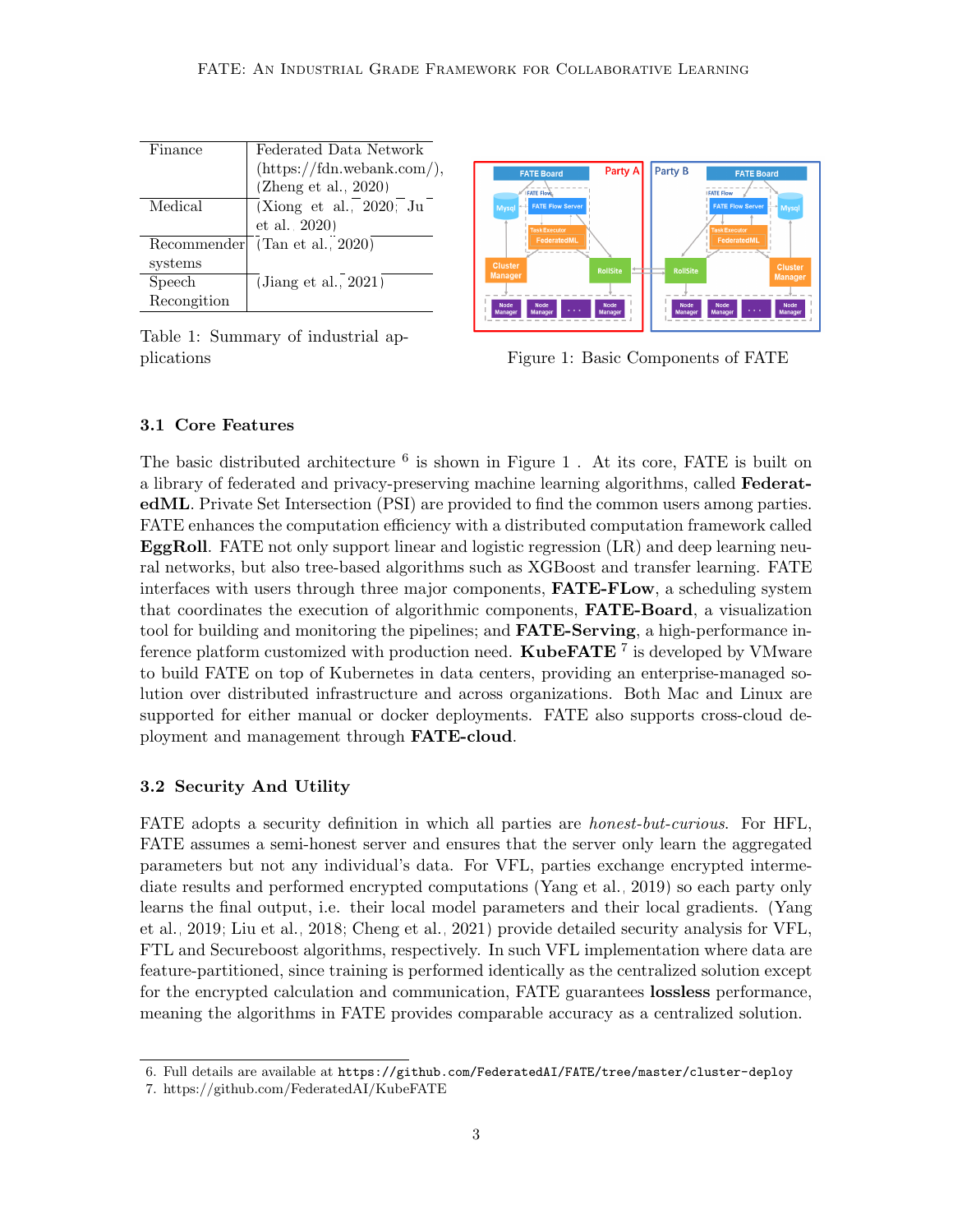<span id="page-3-1"></span>

| Size<br>Data<br>in | $\#$ of Features of | model | Sklearn | FATE-             | FATE-       |
|--------------------|---------------------|-------|---------|-------------------|-------------|
| thousands)         | parties A,B         |       |         | standalone        | distributed |
| 100                | 200.20              | LR.   | 0.3s    | 128s              | 67s         |
| 400                | 1000,1000           | LR    | 20s     | 4420s             | 1252s       |
| 100                | 200.20              | xgb   | 6s      | 198s              | 206s        |
| 400                | 1000,1000           | xgb   | 26s     | 2021s             | 960s        |
| 10000              | 100,100             | LR    | 28s     | 12754s            | 2267s       |
| 10000              | 100,100             | xgb   | 1170s   | 9499 <sub>s</sub> | 1112s       |

Table 2: Performance Benchmark

## 4. Performance Benchmark

Using LIBSVM dataset  $\delta$ , we demonstrate the scalability on training privacy-preserving Logistic Regression (LR) and XGBoost models (xgb). The per-iteration cost for a twoparty system is listed in Table [2.](#page-3-1) For FATE-distributed, 5 CPUs with 80 cores and 256G RAM are used. For FATE-standalone, a 32-core CPU and 128G RAM is used. FATE is computationally heavy due to communication and computation of encrypted data, but FATE-distributed can reduce the overall cost significantly, especially for large-scale training (10 million samples), when the cost for coordination become less dominant and the advantage of parallelization shows. Additional performance benchmarks for implementing advanced algorithms on FATE include XGBoost [\(Cheng et al., 2021\)](#page-4-4) and FTL [\(Liu et al.,](#page-4-5) [2018;](#page-4-5) [Jing et al., 2019\)](#page-4-8). In [\(Zhang et al., 2020\)](#page-5-6), a novel batch encryption algorithm is developed and improve the efficiency by  $100\times$  times. In [\(Sharma et al., 2019\)](#page-5-7) security is enhanced by SPDZ algorithm. In [\(Liu et al., 2019\)](#page-5-8) efficiency is improved by introducing multiple local update strategies.

## 5. Conclusions and Future Work

In this paper, we introduced the first industrial-strength federated learning platform FATE. As an open-source software, FATE encourages collaboration among the research and industry community and has been increasingly adopted for business applications. Future work directions include integrating blockchain functionalities into FATE, building light-weight versions of FATE for edge deployment and applications, and building new applications with FATE in industrial scenarios such as computer vision [\(Liu et al., 2020\)](#page-5-9) and automatic speech-recognition (ASR) [\(Jiang et al., 2021\)](#page-4-7) to further enable federated AI technologies.

## Acknowledgement

This work was partially supported by the National Key Research and Development Program of China under Grant No. 2018AAA0101100.

<span id="page-3-0"></span><sup>8.</sup> https://www.csie.ntu.edu.tw/ cjlin/libsvmtools/datasets/binary.html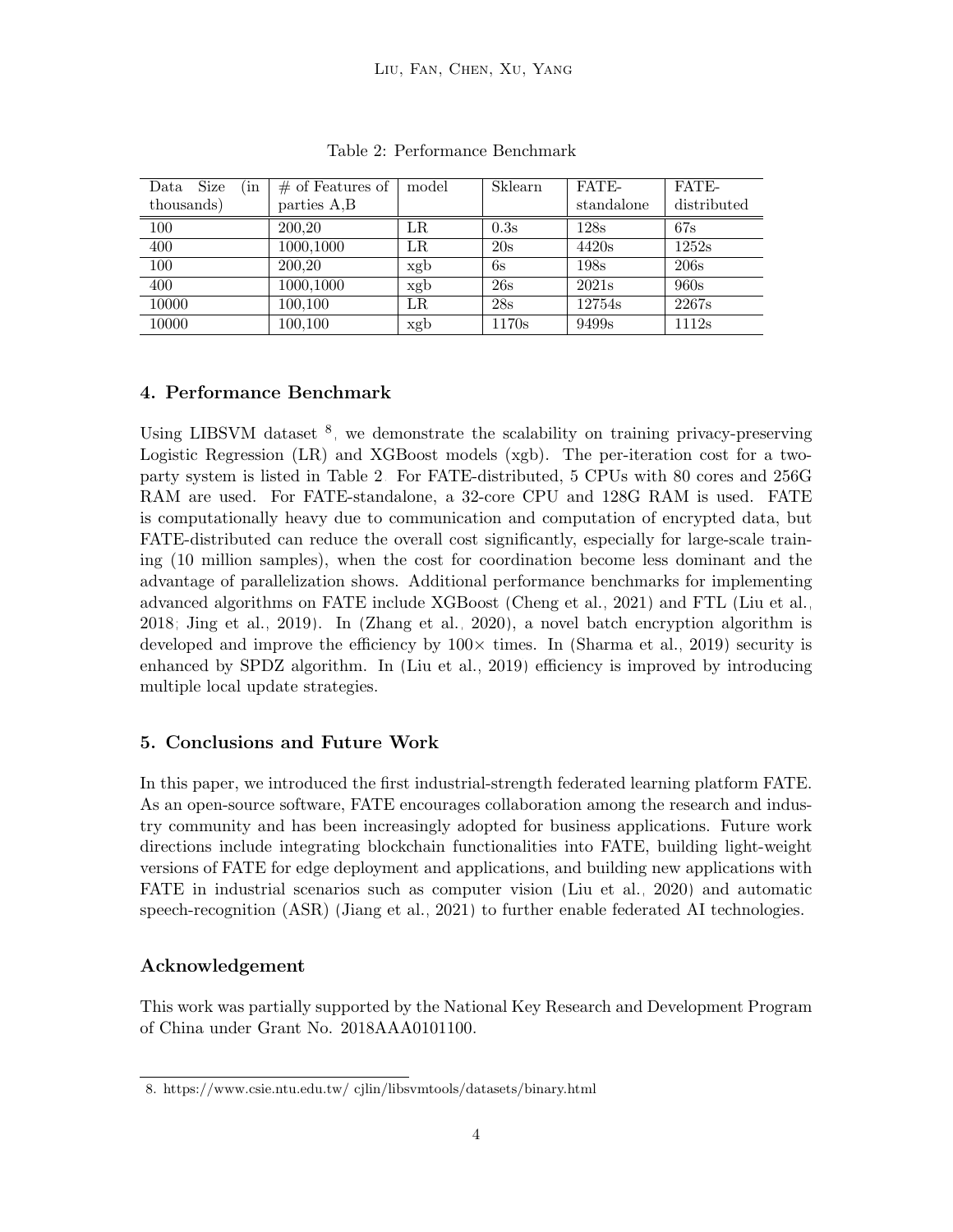## References

- <span id="page-4-3"></span>Sebastian Caldas, Peter Wu, Tian Li, Jakub Konecný, H. Brendan McMahan, Virginia Smith, and Ameet Talwalkar. LEAF: A benchmark for federated settings. CoRR, abs/1812.01097, 2018. URL <http://arxiv.org/abs/1812.01097>.
- <span id="page-4-4"></span>Kewei Cheng, Tao Fan, Yilun Jin, Yang Liu, Tianjian Chen, Dimitrios Papadopoulos, and Qiang Yang. Secureboost: A lossless federated learning framework. IEEE Intelligent Systems, 2021. doi: 10.1109/MIS.2021.3082561. URL [http://arxiv.org/abs/1901.](http://arxiv.org/abs/1901.08755) [08755](http://arxiv.org/abs/1901.08755).
- <span id="page-4-2"></span>Cynthia Dwork. Differential privacy. In Proceedings of the 33rd International Conference on Automata, Languages and Programming - Volume Part II,  $\text{ICALP'}06$ , pages 1–12, Berlin, Heidelberg, 2006. Springer-Verlag. ISBN 3-540-35907-9, 978-3-540-35907-4. doi: 10.1007/11787006 1. URL [http://dx.doi.org/10.1007/11787006\\_1](http://dx.doi.org/10.1007/11787006_1).
- <span id="page-4-7"></span>Di Jiang, Conghui Tan, Jinhua Peng, Chaotao Chen, Xueyang Wu, Weiwei Zhao, Yuanfeng Song, Yongxin Tong, Chang Liu, Qian Xu, et al. A gdpr-compliant ecosystem for speech recognition with transfer, federated, and evolutionary learning. ACM Transactions on Intelligent Systems and Technology (TIST), 12(3):1–19, 2021.
- <span id="page-4-8"></span>Qinghe Jing, Weiyan Wang, Junxue Zhang, Han Tian, and Kai Chen. Quantifying the performance of federated transfer learning, 2019.
- <span id="page-4-6"></span>Ce Ju, Ruihui Zhao, Jichao Sun, Xiguang Wei, Bo Zhao, Yang Liu, Hongshan Li, Tianjian Chen, Xinwei Zhang, Dashan Gao, Ben Tan, Han Yu, and Yuan Jin. Privacy-preserving technology to help millions of people: Federated prediction model for stroke prevention, 2020.
- <span id="page-4-0"></span>Peter Kairouz, H. Brendan McMahan, Brendan Avent, Aurélien Bellet, Mehdi Bennis, Arjun Nitin Bhagoji, Keith Bonawitz, Zachary Charles, Graham Cormode, Rachel Cummings, Rafael G. L. D'Oliveira, Salim El Rouayheb, David Evans, Josh Gardner, Zachary Garrett, Adrià Gascón, Badih Ghazi, Phillip B. Gibbons, Marco Gruteser, Zaïd Harchaoui, Chaoyang He, Lie He, Zhouyuan Huo, Ben Hutchinson, Justin Hsu, Martin Jaggi, Tara Javidi, Gauri Joshi, Mikhail Khodak, Jakub Konecný, Aleksandra Korolova, Farinaz Koushanfar, Sanmi Koyejo, Tancrède Lepoint, Yang Liu, Prateek Mittal, Mehryar Mohri, Richard Nock, Ayfer Ozgür, Rasmus Pagh, Mariana Raykova, Hang Qi, Daniel Ramage, Ramesh Raskar, Dawn Song, Weikang Song, Sebastian U. Stich, Ziteng Sun, Ananda Theertha Suresh, Florian Tram`er, Praneeth Vepakomma, Jianyu Wang, Li Xiong, Zheng Xu, Qiang Yang, Felix X. Yu, Han Yu, and Sen Zhao. Advances and open problems in federated learning. CoRR, abs/1912.04977, 2019. URL <http://arxiv.org/abs/1912.04977>.
- <span id="page-4-1"></span>Qinbin Li, Zeyi Wen, and Bingsheng He. Federated learning systems: Vision, hype and reality for data privacy and protection. CoRR, abs/1907.09693, 2019. URL [http://](http://arxiv.org/abs/1907.09693) [arxiv.org/abs/1907.09693](http://arxiv.org/abs/1907.09693).
- <span id="page-4-5"></span>Yang Liu, Tianjian Chen, and Qiang Yang. Secure federated transfer learning. CoRR, abs/1812.03337, 2018. URL <http://arxiv.org/abs/1812.03337>.